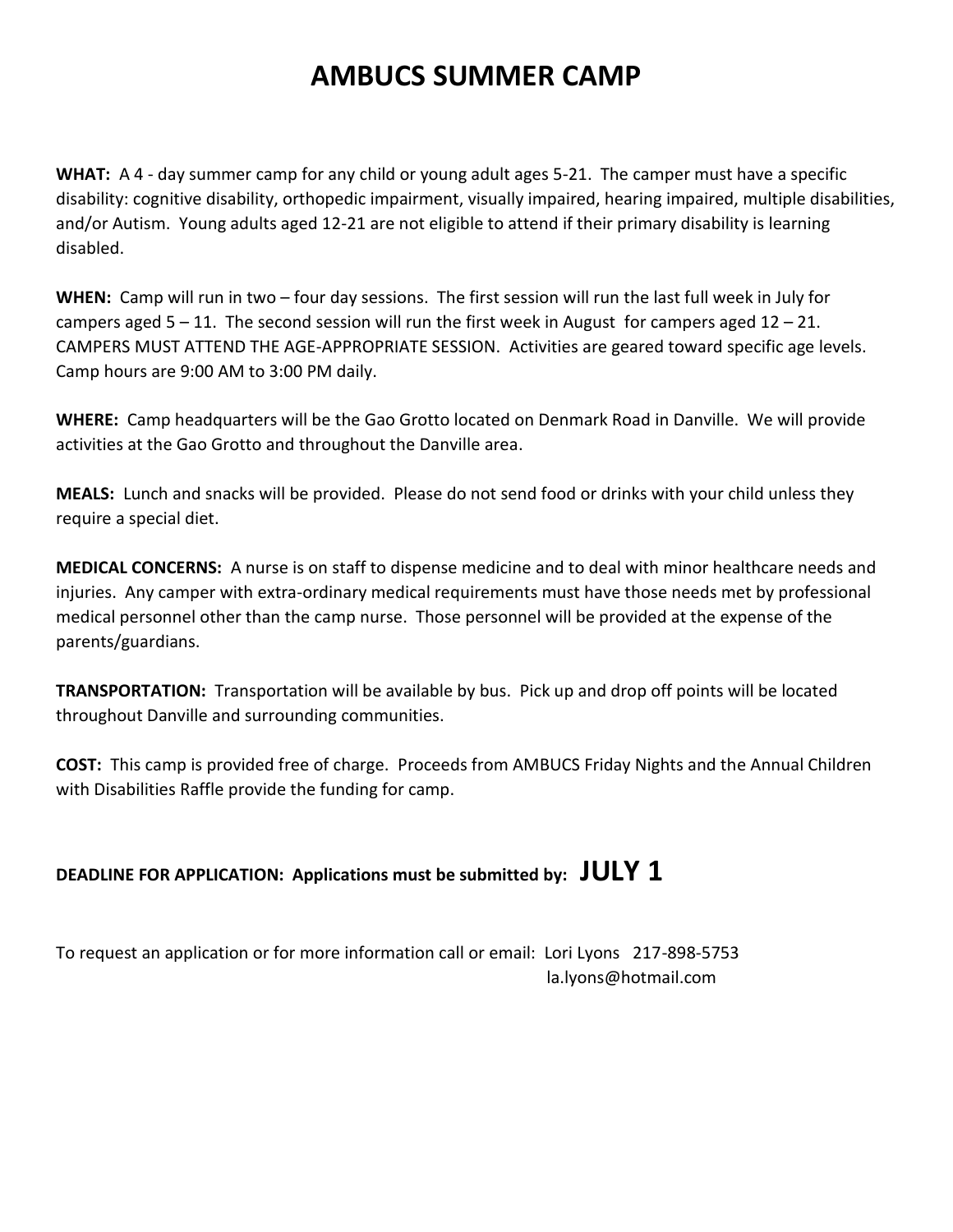## **AMBUCS SUMMER CAMP**

| Name, address, and phone number of two persons to be notified in case of emergency:                                                                                                                                                                                                                                                                                                                |   |                                                    |            |             |                    |  |   |   |
|----------------------------------------------------------------------------------------------------------------------------------------------------------------------------------------------------------------------------------------------------------------------------------------------------------------------------------------------------------------------------------------------------|---|----------------------------------------------------|------------|-------------|--------------------|--|---|---|
|                                                                                                                                                                                                                                                                                                                                                                                                    |   |                                                    |            |             |                    |  |   |   |
|                                                                                                                                                                                                                                                                                                                                                                                                    |   |                                                    |            |             |                    |  |   |   |
| Special needs and/or disability of camper (e.g. uses a wheelchair or walker, Autism, developmental delay,<br>emotional disability, intellectual disability, multiple disabilities, orthopedic impairment, other health<br>impairment, visual impairment, behavior problems, uses sign language, and any other information you feel<br>would be beneficial in helping us have a great time at camp) |   |                                                    |            |             |                    |  |   |   |
| Shirt size (circle) ADULT S<br>M                                                                                                                                                                                                                                                                                                                                                                   | L | XL                                                 | <b>XXL</b> | <b>XXXL</b> | YOUTH <sub>S</sub> |  | M | L |
| BUS PICK UP AND DROP OFF POINTS: Please circle the location that is most convenient for your child to<br>meet the bus OR indicate if you will be bringing your child each day.                                                                                                                                                                                                                     |   |                                                    |            |             |                    |  |   |   |
| Catlin IGA                                                                                                                                                                                                                                                                                                                                                                                         |   | <b>Big Lots</b>                                    |            |             |                    |  |   |   |
| $Save - A - Lot$<br>(the Old Georgetown IGA)                                                                                                                                                                                                                                                                                                                                                       |   | R.P. Home & Harvest of Tilton<br>(Georgetown Road) |            |             |                    |  |   |   |
| Westville High School<br>(South Parking Lot - Main Office)                                                                                                                                                                                                                                                                                                                                         |   | Little Nugget<br>(Henning Road)                    |            |             |                    |  |   |   |
| <b>First Student Bus Garage</b>                                                                                                                                                                                                                                                                                                                                                                    |   | <b>DACC Parking Lot</b>                            |            |             |                    |  |   |   |
| Parents drop off and pick up at the Gao Grotto                                                                                                                                                                                                                                                                                                                                                     |   |                                                    |            |             |                    |  |   |   |
| Please indicate other bus stops that we could consider                                                                                                                                                                                                                                                                                                                                             |   |                                                    |            |             |                    |  |   |   |